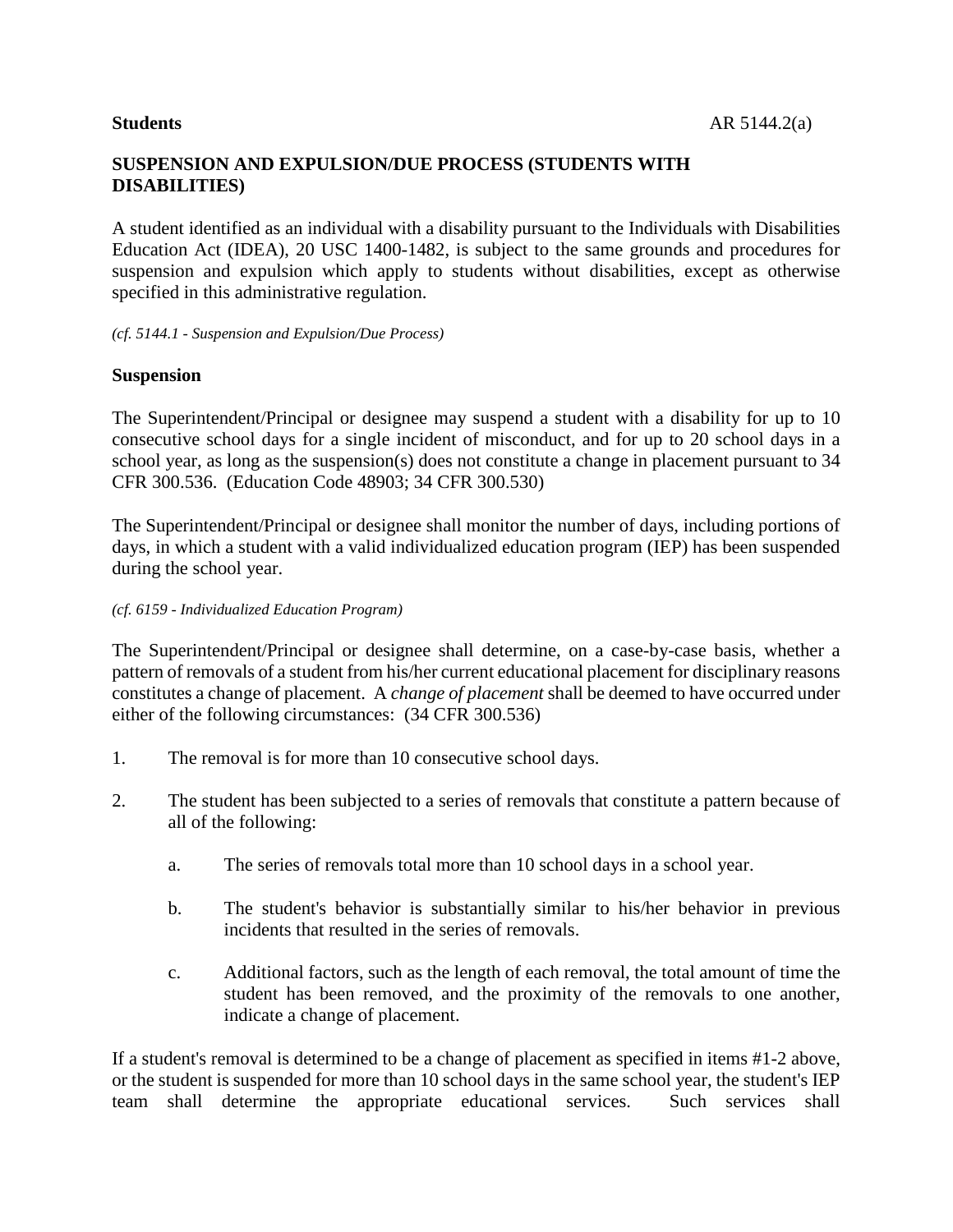be designed to enable the student to continue to participate in the general education curriculum in another setting, to progress toward meeting the goals set out in his/her IEP, and to address the student's behavior violation so that it does not recur.  $(20$  USC  $1412(a)(1)(A)$ ; 34 CFR 300.530)

If the IEP of a student with a disability requires the district to provide the student with transportation, the district shall provide the student with an alternative form of transportation at no cost to him/her or to his/her parent/guardian when he/she is to be excluded from school bus transportation. (Education Code 48915.5)

*(cf. 3541.2 - Transportation for Students with Disabilities)*

# **Interim Alternative Educational Placement Due to Dangerous Behavior**

The district may unilaterally place a student with a disability in an appropriate interim alternative educational setting for up to 45 school days, without regard to whether the behavior is a manifestation of the student's disability, when the student commits one of the following acts while at school, going to or from school, or at a school-related function:  $(20 \text{ USC } 1415(k)(1)(G); 34$ CFR 300.530)

- 1. Carries or possesses a weapon, as defined in 18 USC 930
- 2. Knowingly possesses or uses illegal drugs
- 3. Sells or solicits the sale of a controlled substance as identified in 21 USC 812(c), Schedules I-V
- 4. Inflicts serious bodily injury upon another person as defined in 18 USC 1365

The student's interim alternative educational setting shall be determined by his/her IEP team. (20 USC 1415(k)(1)(G); 34 CFR 300.531)

On the date the decision to take disciplinary action is made, the student's parent/guardian shall be notified of the decision and provided the procedural safeguards notice pursuant to 34 CFR 300.504. (20 USC 1415(k)(1)(H); 34 CFR 300.530)

A student who has been removed from his/her current placement because of dangerous behavior shall receive services, although in another setting, to the extent necessary to allow him/her to participate in the general education curriculum and to progress toward meeting the goals set out in his/her IEP. As appropriate, the student shall also receive a functional behavioral assessment and behavioral intervention services and modifications that are designed to address the behavior violation so that it does not recur.  $(20$  USC  $1415(k)(1)(D)$ ; 34 CFR 300.530)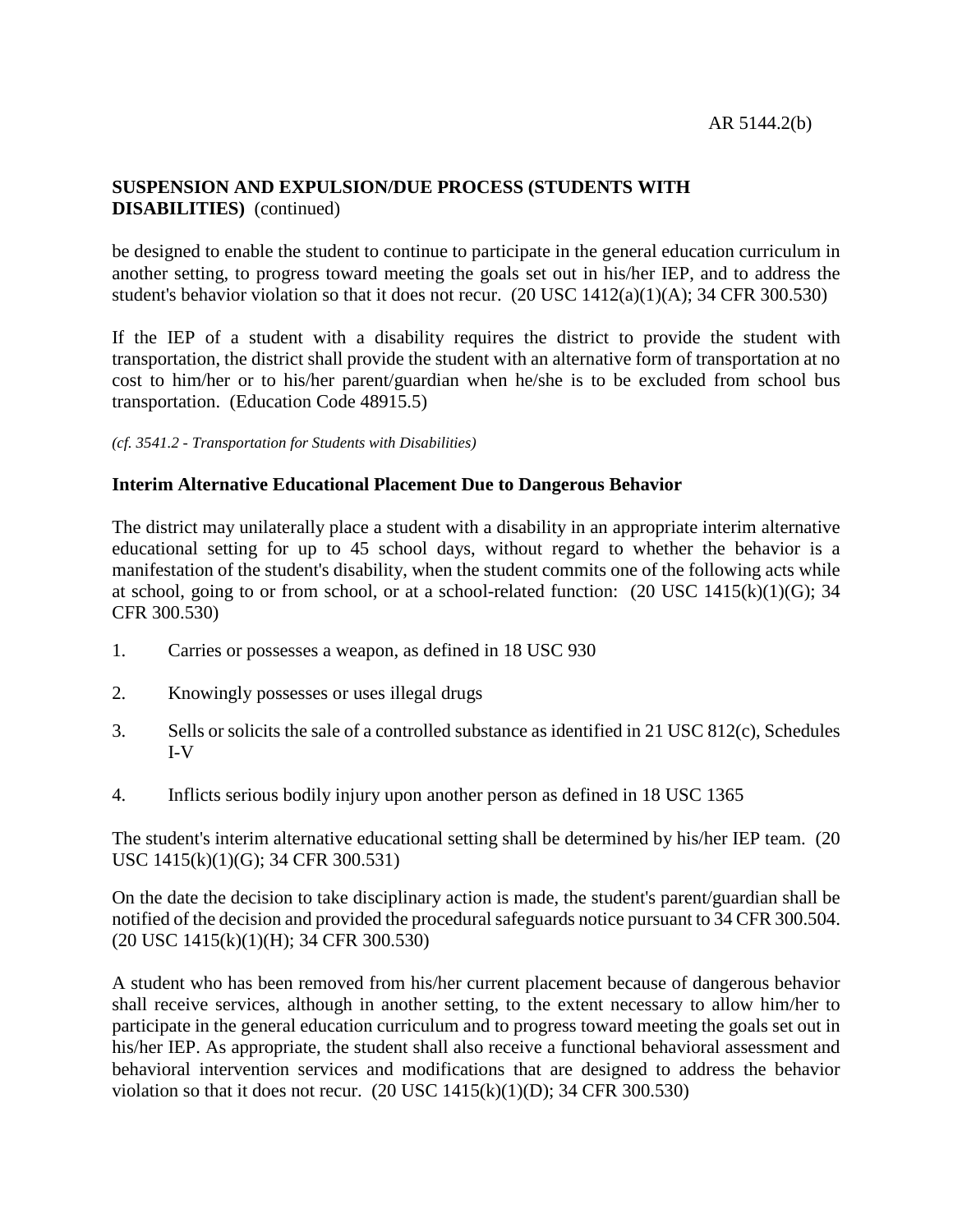# **Manifestation Determination**

The following procedural safeguards shall apply when a student with a disability is suspended for more than 10 consecutive school days, when a series of removals of a student constitutes a pattern, or when a change of placement of a student is contemplated due to a violation of the district's code of conduct:

1. **Notice:** On the date the decision to take disciplinary action is made, the student's parent/guardian shall be notified of the decision and provided the procedural safeguards notice pursuant to 34 CFR 300.504. (20 USC 1415(k)(1)(H); 34 CFR 300.530)

*(cf. 5145.6 - Parental Notifications) (cf. 6159.1 - Procedural Safeguards and Complaints for Special Education)*

2. **Manifestation Determination Review:** Immediately if possible, but in no case later than 10 school days after the date the decision to take disciplinary action is made, a manifestation determination review shall be made of the relationship between the student's disability and the behavior subject to the disciplinary action.  $(20 \text{ USC } 1415(k)(1)(E); 34$ CFR 300.530)

At the manifestation determination review, the district, the student's parent/guardian, and relevant members of the IEP team (as determined by the district and parent/guardian) shall review all relevant information in the student's file, including the student's IEP, any teacher observations, and any relevant information provided by the parents/guardians, to determine whether the conduct in question was either of the following:  $(20 \text{ USC } 1415(k)(1)(E); 34$ CFR 300.530)

- a. Caused by or had a direct and substantial relationship to the student's disability
- b. A direct result of the district's failure to implement the student's IEP, in which case the district shall take immediate steps to remedy those deficiencies

If the manifestation review team determines that either of the above conditions applies, the student's conduct shall then be determined to be a manifestation of his/her disability. (20 USC 1415(k)(1)(E); 34 CFR 300.530)

3. **Determination that Behavior is a Manifestation of the Student's Disability:** When the student's conduct has been determined to be a manifestation of his/her disability, the IEP team shall conduct a functional behavioral assessment, unless one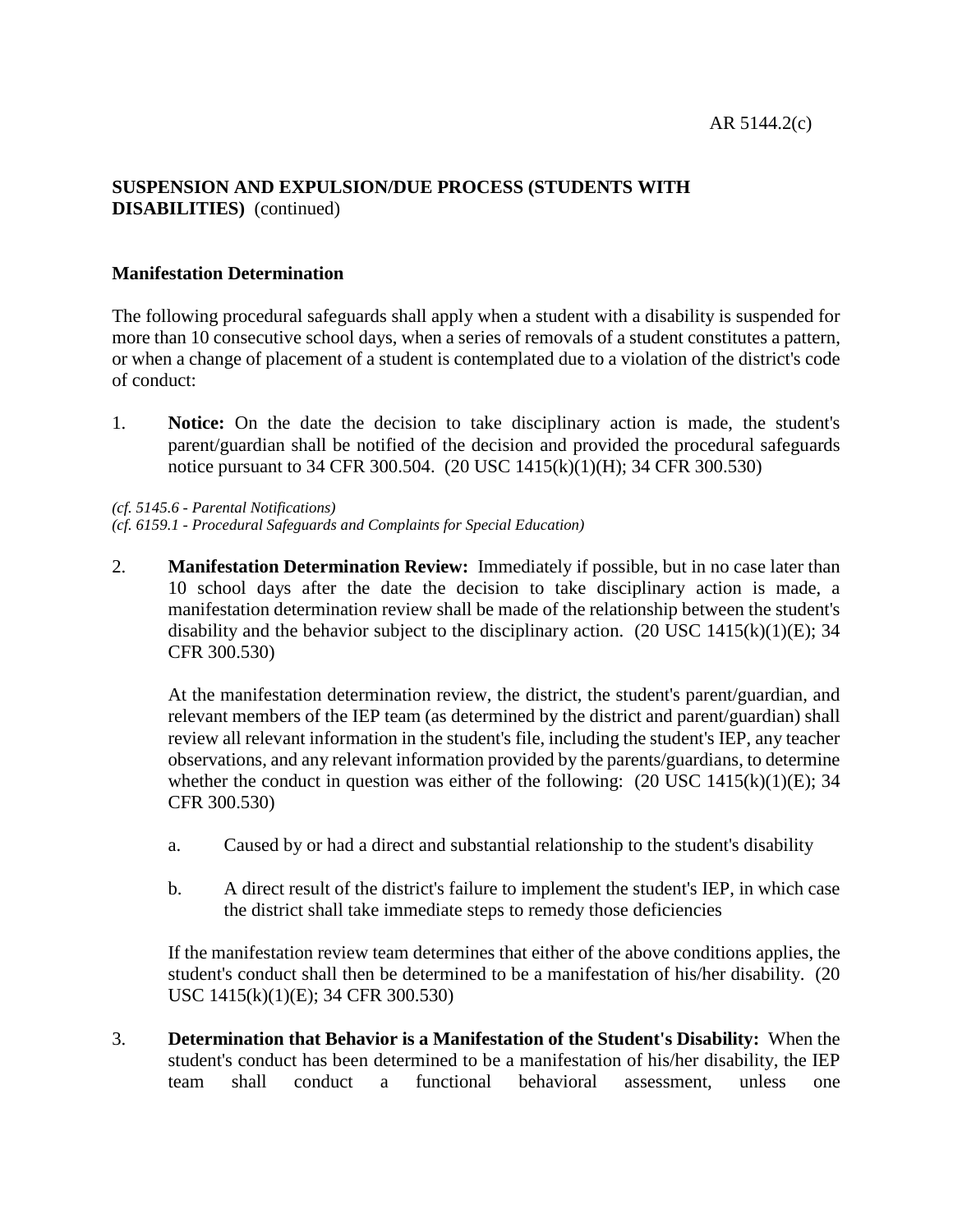had been conducted before the occurrence of the behavior that resulted in the change of placement, and shall implement a behavioral intervention plan for the student. If a behavioral intervention plan has already been developed, the IEP team shall review the behavioral intervention plan and modify it as necessary to address the behavior. (20 USC 1415(k)(1)(F); 34 CFR 300.530)

The student shall be returned to the placement from which he/she was removed, unless the parent/guardian and Superintendent/Principal or designee agree to a change of placement as part of the modification of the behavioral intervention plan.  $(20$  USC  $1415(k)(1)(F)$ ; 34 CFR 300.530)

*(cf. 6159.4 - Behavioral Interventions for Special Education Students)*

4. **Determination that Behavior is Not a Manifestation of the Student's Disability:** When it has been determined that the student's conduct was not a manifestation of his/her disability, the student may be disciplined in accordance with the procedures for students without disabilities. However, the student's IEP team shall determine services necessary to enable him/her to participate in the general education curriculum in another setting and to allow him/her to progress toward meeting the goals set out in his/her IEP. (20 USC 1415(k)(1)(D); 34 CFR 300.530)

As appropriate, the student also shall receive a functional behavioral assessment and behavioral intervention services and modifications that are designed to address the behavior violation so that it does not recur.  $(20$  USC  $1415(k)(1)(D)$ ; 34 CFR 300.530)

*(cf. 6158 - Independent Study) (cf. 6185 - Community Day School)*

# **Due Process Appeals**

If the parent/guardian disagrees with any district decision regarding placement under 34 CFR 300.530 (suspension and removal for dangerous circumstances) or 34 CFR 300.531 (interim alternative placement), or the manifestation determination under 34 CFR 300.530(e), he/she may appeal the decision by requesting a hearing. The district may request a hearing if the district believes that maintaining the student's current placement is substantially likely to result in injury to the student or others. In order to request a due process hearing, the requesting party shall file a complaint pursuant to 34 CFR 300.507 and 300.508(a) and (b). (20 USC 1415(k)(3); 34 CFR 300.532)

Whenever a hearing is requested as specified above, the parent/guardian or the district shall have an opportunity for an expedited due process hearing consistent with requirements specified in 34 CFR 300.507, 300.508 (a)-(c), and 300.510-300.514.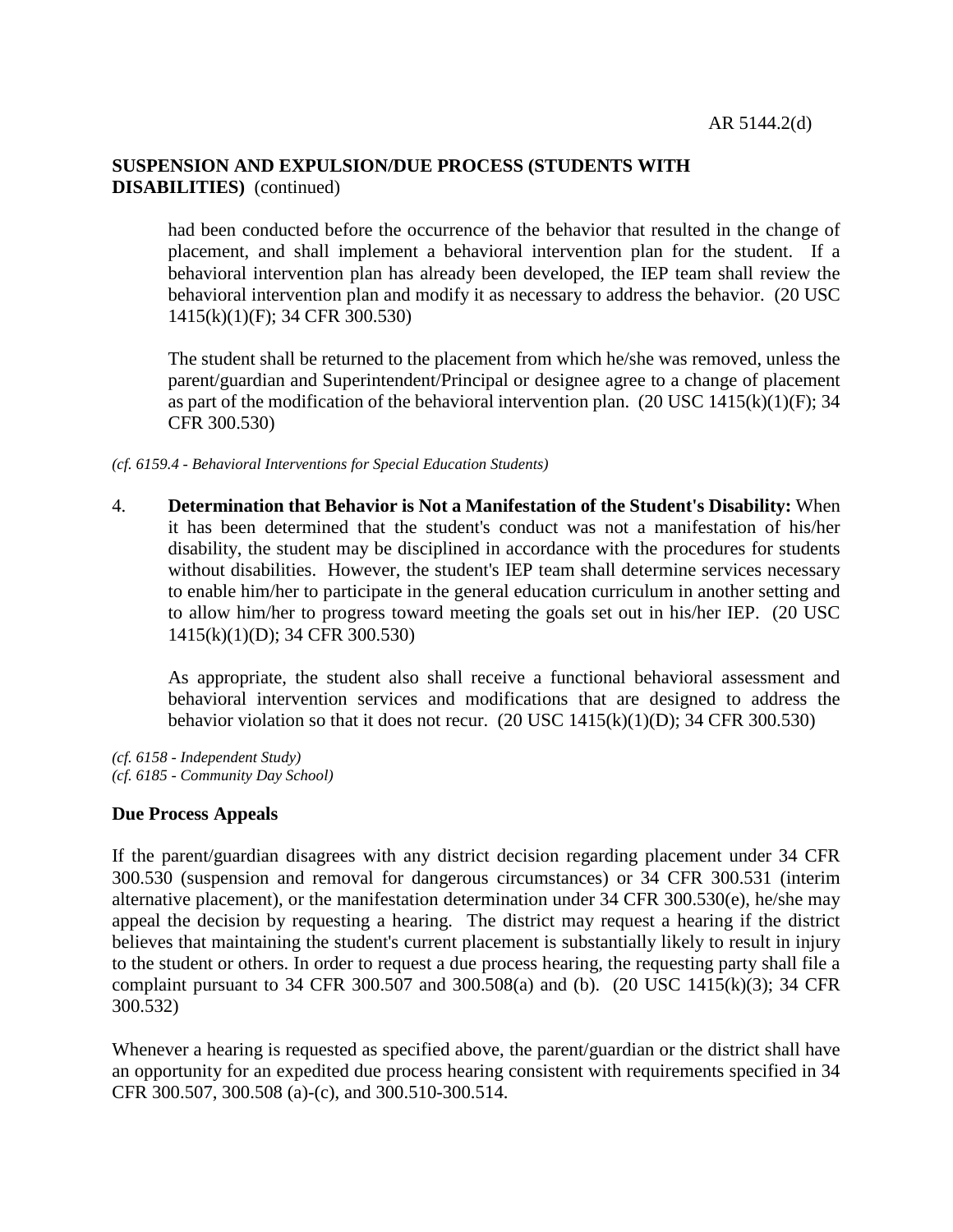If the student's parent/guardian or the district has initiated a due process hearing under 34 CFR 300.532 as detailed above, the student shall remain in the interim alternative educational setting pending the decision of the hearing officer or until the expiration of the 45-day time period, whichever occurs first, unless the parent/guardian and district agree otherwise. (20 USC 1415(k)(4); 34 CFR 300.533)

# **Readmission**

Readmission procedures for students with disabilities shall be the same as those adopted for students without disabilities. Upon readmission of a student with disabilities, an IEP team meeting shall be convened to review and, as necessary, modify the student's IEP.

### **Decision Not to Enforce Expulsion Order**

The Board of Trustees' criteria for suspending the enforcement of an expulsion order shall be applied to students with disabilities in the same manner as they are applied to all other students. (Education Code 48917)

# **Notification to Law Enforcement Authorities**

Law enforcement notification requirements involving students with disabilities shall be the same as those specified for all students in AR 5144.1 - Suspension and Expulsion/Due Process.

When giving any required notification concerning a student with disabilities to any law enforcement official, the Superintendent/Principal or designee shall require the law enforcement official to certify in writing that he/she will not disclose the student's information or records to any other person without the prior written consent of the student's parent/guardian. (Education Code 49076)

*(cf. 5131.7 - Weapons and Dangerous Instruments)*

# **Report to County Superintendent of Schools**

The Superintendent/Principal or designee shall report to the County Superintendent of Schools when any special education student has been expelled or suspended for more than 10 school days. The report shall include the student's name, last known address, and the reason for the action. (Education Code 48203)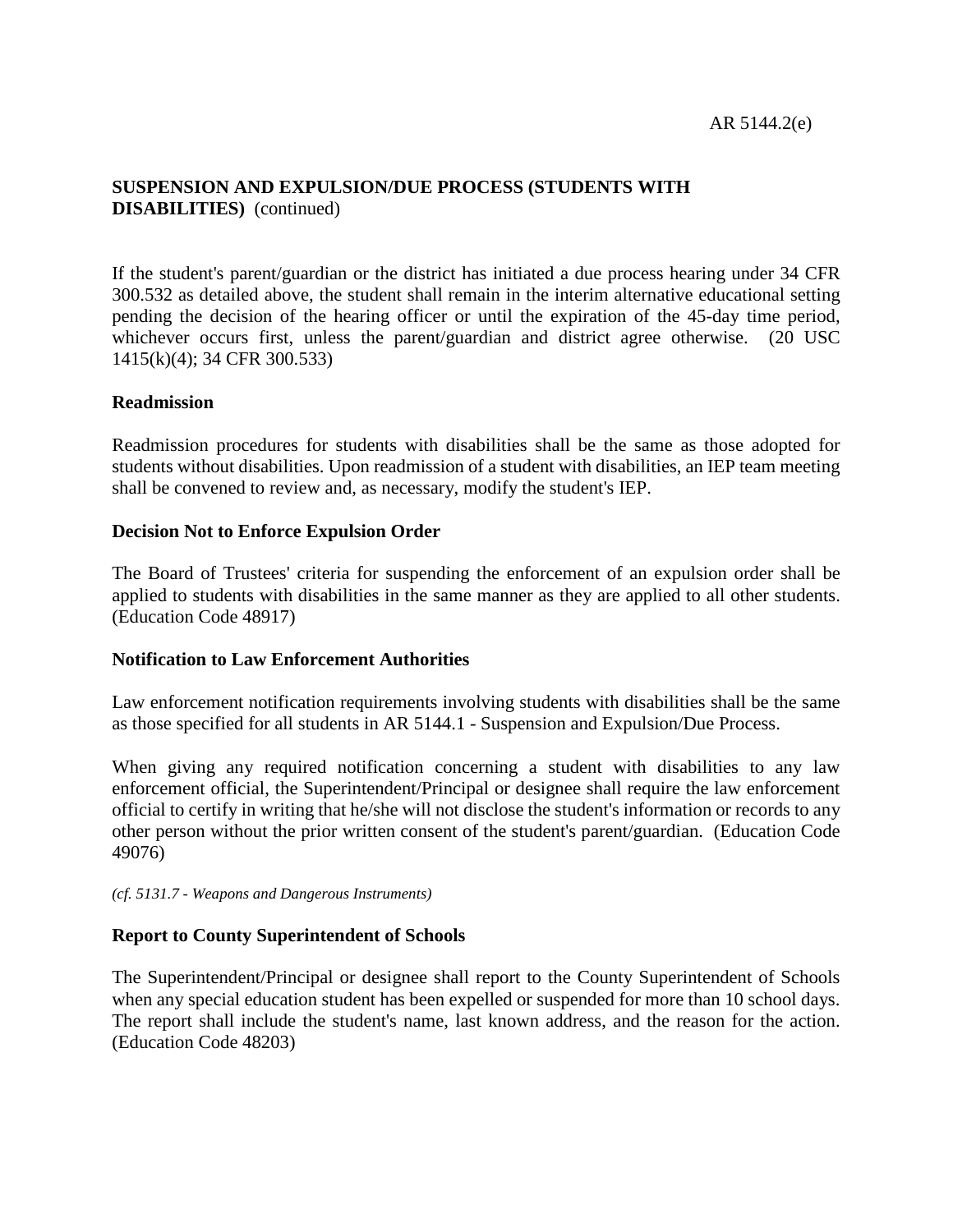# **Procedures for Students Not Yet Eligible for Special Education Services**

A student who has not been determined to be eligible for special education and related services and who has violated the district's code of student conduct may nevertheless assert any of the protections under IDEA, if the district had *knowledge* of the student's disability. (20 USC 1415(k)(5); 34 CFR 300.534)

*Knowledge* means that, before the occurrence of the behavior that precipitated the disciplinary action, one of the following occurred:  $(20$  USC  $1415(k)(5)$ ; 34 CFR 300.534)

- 1. The parent/guardian, in writing, has expressed concern to district supervisory or administrative personnel, or to a teacher of the student, that the student is in need of special education or related services.
- 2. The parent/guardian has requested an evaluation of the student for special education pursuant to 20 USC 1414(a)(1)(B) or 34 CFR 300.300-300.311.

#### *(cf. 6164.4 - Identification and Evaluation of Individuals for Special Education)*

3. The teacher of the student or other district personnel has expressed specific concerns directly to the district's director of special education or other supervisory district personnel about a pattern of behavior demonstrated by the student.

However, the district shall not be deemed to have knowledge of a student's disability if the student's parent/guardian has not allowed him/her to be evaluated for special education services or has refused services or, after evaluating the student pursuant to 34 CFR 300.300-300.311, the district determined that he/she was not an individual with a disability.

When the district is deemed to not have knowledge of a student's disability, the student shall be disciplined in accordance with procedures established for students without disabilities who engage in comparable behavior. (20 USC 1415(k)(5); 34 CFR 300.534)

If a request is made for an evaluation of a student during the time period in which the student is subject to disciplinary measures pursuant to 34 CFR 300.530, the evaluation shall be conducted in an expedited manner. Until the evaluation is completed, the student shall remain in the educational placement determined by school authorities. (20 USC 1415(k)(5); 34 CFR 300.534)